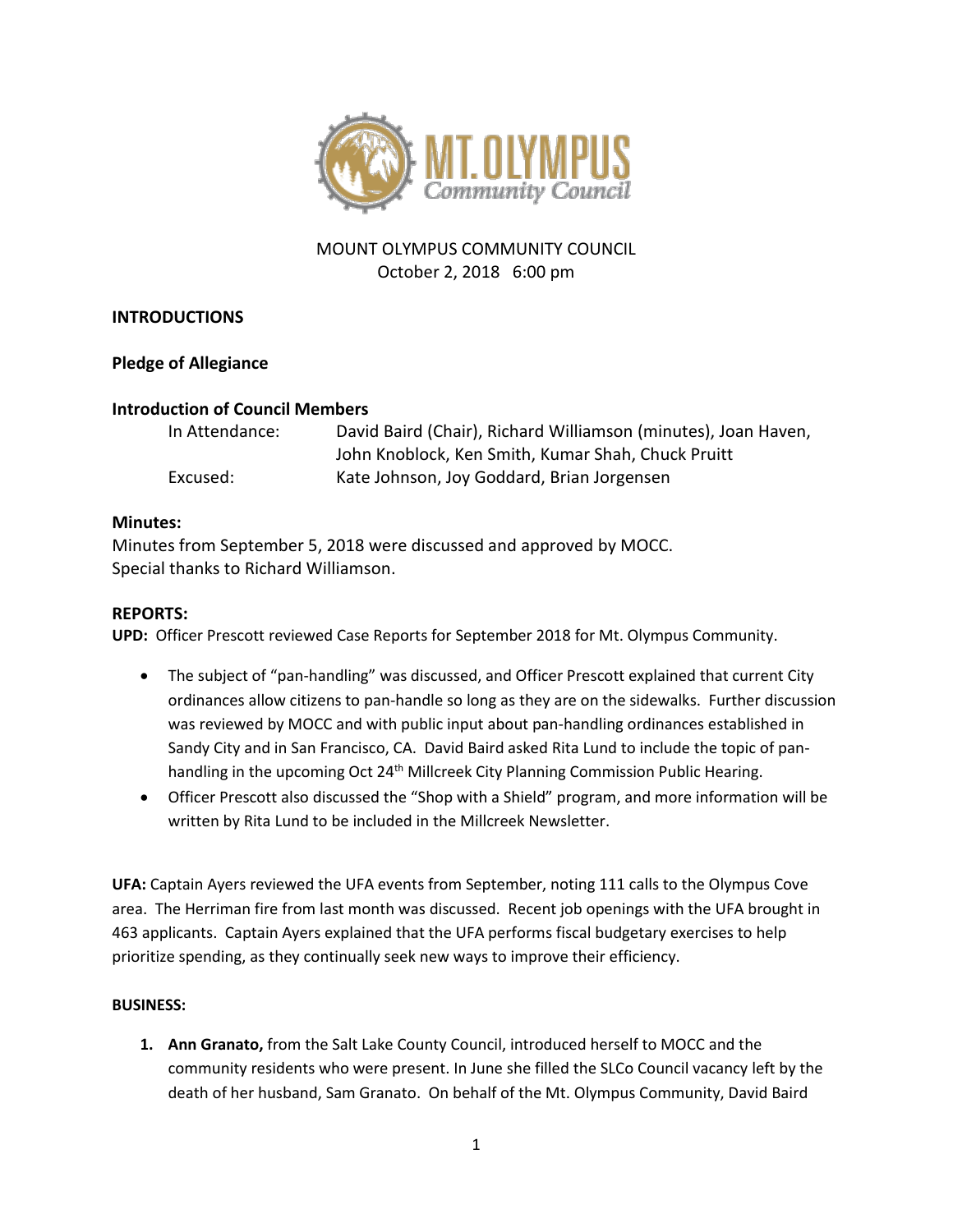acknowledged her hard work on the SLCo Council and also expressed appreciation to her and her late husband, Sam.

#### **2. Community Resident Request for Residential Building Permit Exemption:**

In continuation from MOCC meeting discussion in September 2018 (item#7), a local Resident again asked MOCC for a "sidewalk exemption" for her residential building permit, as both neighbors on either side of this parcel do not have sidewalks currently.

MOCC Discussion: David Baird explained that a "deferral" (for sidewalk requirements) may be allowable, but an "exemption" is not. If and when Millcreek City Council implements plans for sidewalks in the Mt. Olympus neighborhoods, then those who previously had "deferrals" would then be required to conform to the updated sidewalk ordinance. As the topography and streets within the Mt. Olympus community have several challenges to consider, the topic of implementing sidewalks will be discussed by the City Council at a later date. David Baird recommended that Millcreek City Officials would craft a policy for "sidewalk deferrals" specific to residents applying for residential building permits and where the neighbors on either side of their parcel do not currently have sidewalks in place. Also, if residents do receive a sidewalk "deferral" then the question about funding the new sidewalks, to include both current residents and residents with "deferrals" will need to be included into the policy, determined by the City.

#### **3. Millcreek City Property Maintenance Code**

Kurt Hansen, Millcreek City Services Director, presented the 2018 International Property Maintenance Code Adoption (IPMC) to MOCC, and recommended support for Millcreek to follow the IPMC standards for Building Codes. The provisions of the IPMC were discussed, including the scope and administration, ensuring public health and safety, Certifications of Occupancy, and property owners' Right to Appeal, etc.

MOCC Discussion: Ken Smith asked Mr. Hansen about the "Notice of Violation" wording and potential fines that residents would receive taped to their doors, and if they would be allowed sufficient time to fix the violations. For example, a Violation of overgrown tree limbs (?) was issued to a certain resident in the Mt. Olympus neighborhood last summer, however, the elderly widow resident was greatly alarmed because of the Violation fees that would ensue beyond the notice deadline. In order to complete the tree trimming, arborist professionals had to be coordinated and contracted.

Mr. Hansen expressed to MOCC that, in the event of such Notices, so long as residents are in clear communication with the City about the issue and that both can understand the direction of progress, then the City will help assist and work with them.

Another question to Mr. Hansen was asked about the height of finished attic spaces and if such attic rooms would be allowed (or grandfathered) to exist below the 7 ft height requirement.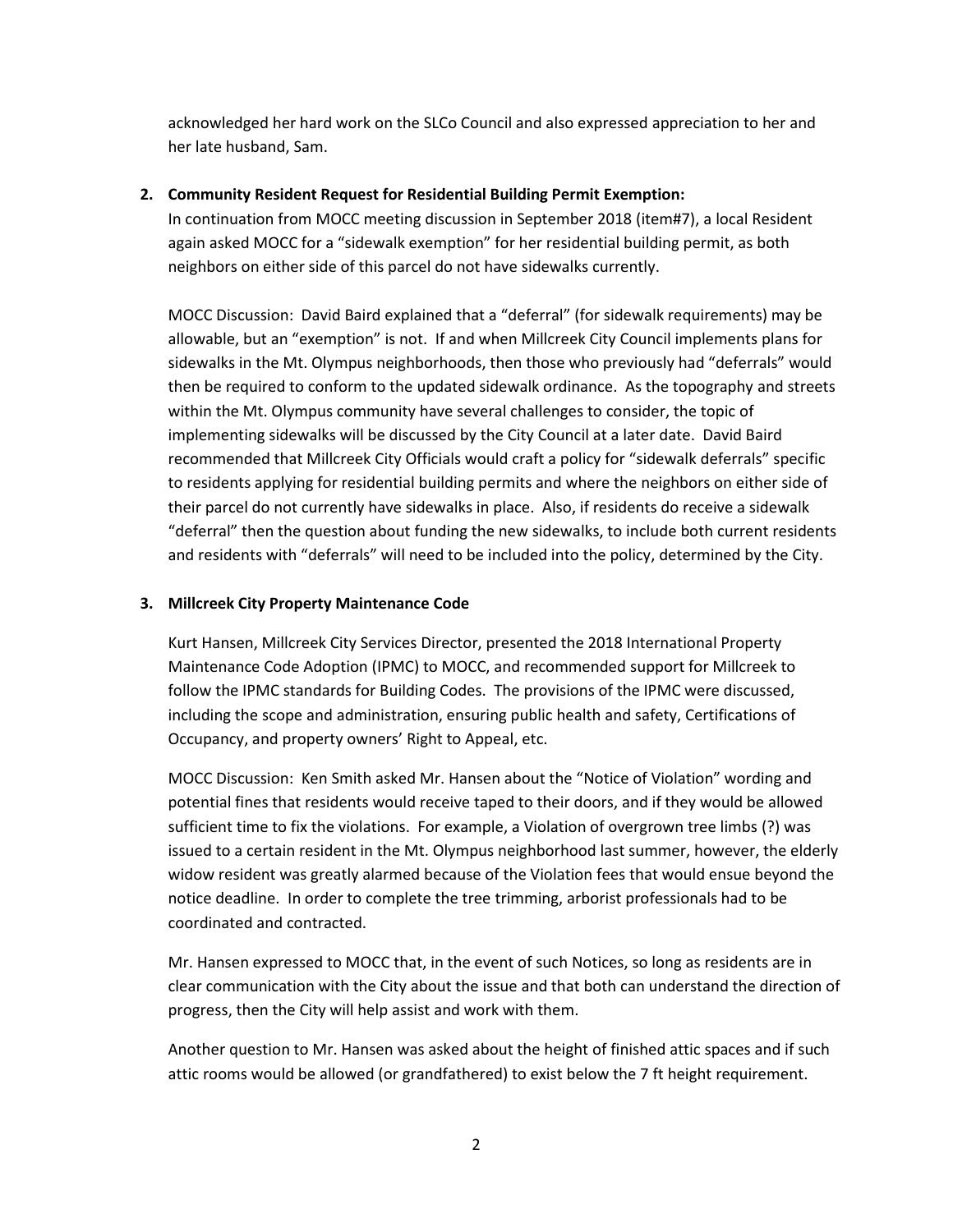Mr. Hansen's explained that the attic ceiling height may start at 5 ft, but that the average ceiling height (of the room) would need to be at least 7 ft, per IPMC code.

MOCC conclusion:

David Baird made a motion to recommend approval of the City's adoption of IPMC code, and MOCC members voted unanimously in the affirmative.

## **4. City Center Open House** was announced for Thursday, October 11, 6:30pm – 8:30pm

3330 S. 1300 E. City Hall Annex. "Description: This is an open house and design workshop to hear from residents, businesses, and property owners on the possible Millcreek City Center."

## **5. Text Amendment of Dog Walking and Boarding**

Francis Lilly, Millcreek Community Development Director, brought to the attention of MOCC that Ms. Greeneisen on Westview Drive had been operating a dog walking and boarding business out of her home in Millcreek. Mr. Lilly explained that where she lives currently does not allow dog walking and dog boarding businesses within R-1-10 zoning. Ms. Greeneisen has petitioned the City Council to amend the R-1 zones to allow for dog walking and boarding as a conditional use. City staff and neighboring residents are concerned about the potential adverse impacts of residential dog walking and dog boarding businesses and the effects on adjacent properties.

Mr. Lilly asked for MOCC input and if there could be appropriate conditions established into an R-1-10 zoning ordinance for dog walking and boarding. He also explained the lot square footage requirements, SLCo Animal Code requirements, the legal definition of "kennel," and several other factors to consider, including health, safety, noise, lighting, yard space, number of dog limitations, outbuilding restrictions, Code enforcement, nuisance reporting, and Millcreek business licensure requirements, etc.

Ms. Greeneisen shared her dog walking (and dog hiking) experience with MOCC, and showed a Smart phone picture of eight dogs off-leash on a hiking trail as an example of her daily hike routine. Ms. Greeneisen also expressed that she has built a designated kennel for four dogs on her property, and that the dogs are trained to follow her directions.

Public Comment: Mr. Don Cosmeric (sp?) is a neighbor to Ms. Greeneisen, and he expressed his concern about how a dog walking and dog boarding business would impact his property values. He did express that he is willing to listen to negotiations (about the R-1-10 zoning and Ms. Greeneisen's petition). When asked by MOCC if there were specific issues or complaints that he had about the dogs, the smells, the noise from barking, the lighting, dogs fighting, rodents, etc., Mr. Cosmeric had no issues to report, except that the dogs would bark (as dogs normally do), especially when they were all in the backyard. Mr. Taft, a resident of Mt. Olympus, expressed his concern about dog safety, including implications of liability of dog handlers. Mr. Taft stated that he has been bitten by dogs seven different times in situations where dogs were off-leash and due to irresponsible dog owners. There was also public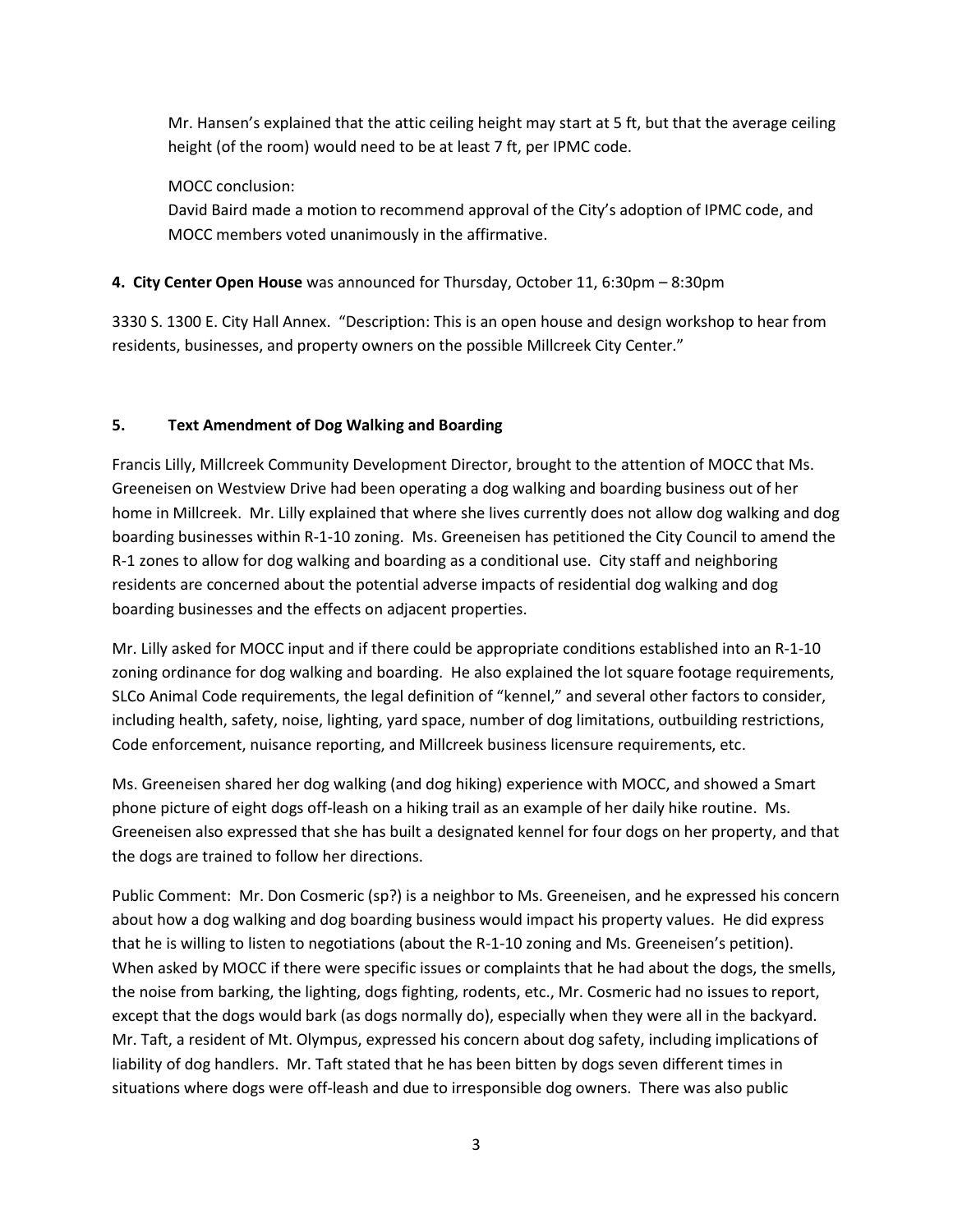comment, not specifically linked to dog walking and dog boarding businesses, about dog feces that are not being cleaned up from hiking trails and dog feces also being found in other people's yards.

MOCC Conclusion: In order to recommend approval for an R-1-10 zoning change for a dog walking and dog boarding conditional use business, there would need to be defined clerical perspectives, licensing and vaccination criteria, specific standards and objectives in place, to regulate the impact on neighbors and community safety. (MOCC also suggested to Mr. Lilly that any ordinance change would need to differentiate a dog walking business from dog boarding business, as they are not the same.)

Mr. Lilly said that the City would need to create a categorical use regulation (for dog walking and dog boarding) throughout all of Millcreek before moving forward with any changes or amendments.

## **6. Proposed text amendment change for ZT-18-012 Updated Sign Ordinance**

Ms. O'Kelley, discussed the following:

 " ZT-18-012 Updated Sign Ordinance The Millcreek Community Development department has been working to adjust the city's zoning code so that it facilitates the creation of a unique city that the Millcreek residents would like to see. For this Community Council meeting, staff would like to bring forward an updated sign ordinance that has been adjusted to help regulate future sign use. The sign ordinance adopted from Salt Lake County is detailed in regulations but also includes certain ordinances that might not be suitable for Millcreek anymore such as the inclusion of zones that aren't used in Millcreek like the S-1-G and O-R-D zones. Staff also found it necessary to add additional clarification and regulation on parts of the ordinance which may previously have been left to interpretation."

MOCC Discussion and Conclusion: MOCC did not have sufficient time to read the amendment changes. Ms. O'Kelley stated there were additional changes yet to be made, and MOCC said they will wait to review those changes when they are completed. Ms. O'Kelley will have a Power Point presentation at the next MOCC meeting in November.

## **7. Central Wasatch Commission Introduction**

Ralph Becker, the Executive Director of the Central Wasatch Commission, and Ms. Lindsey Nielsen, shared information with MOCC about the Central Wasatch Commission Project Study Area and the purpose of Central Wasatch Commission (CWC). "The CWC is an interlocal governmental entity … representing Town of Alta, Cottonwood Heights, Millcreek, Park City, Sandy City, Salt Lake City, Salt Lake County, Summit County, and Utah Department of Transportation," with a mission to "implement Mountain Accord while engaging the public and building consensus…" The 3-T's of concern include Trails, Transportation, and Toilets. More information will be shared through online sources.